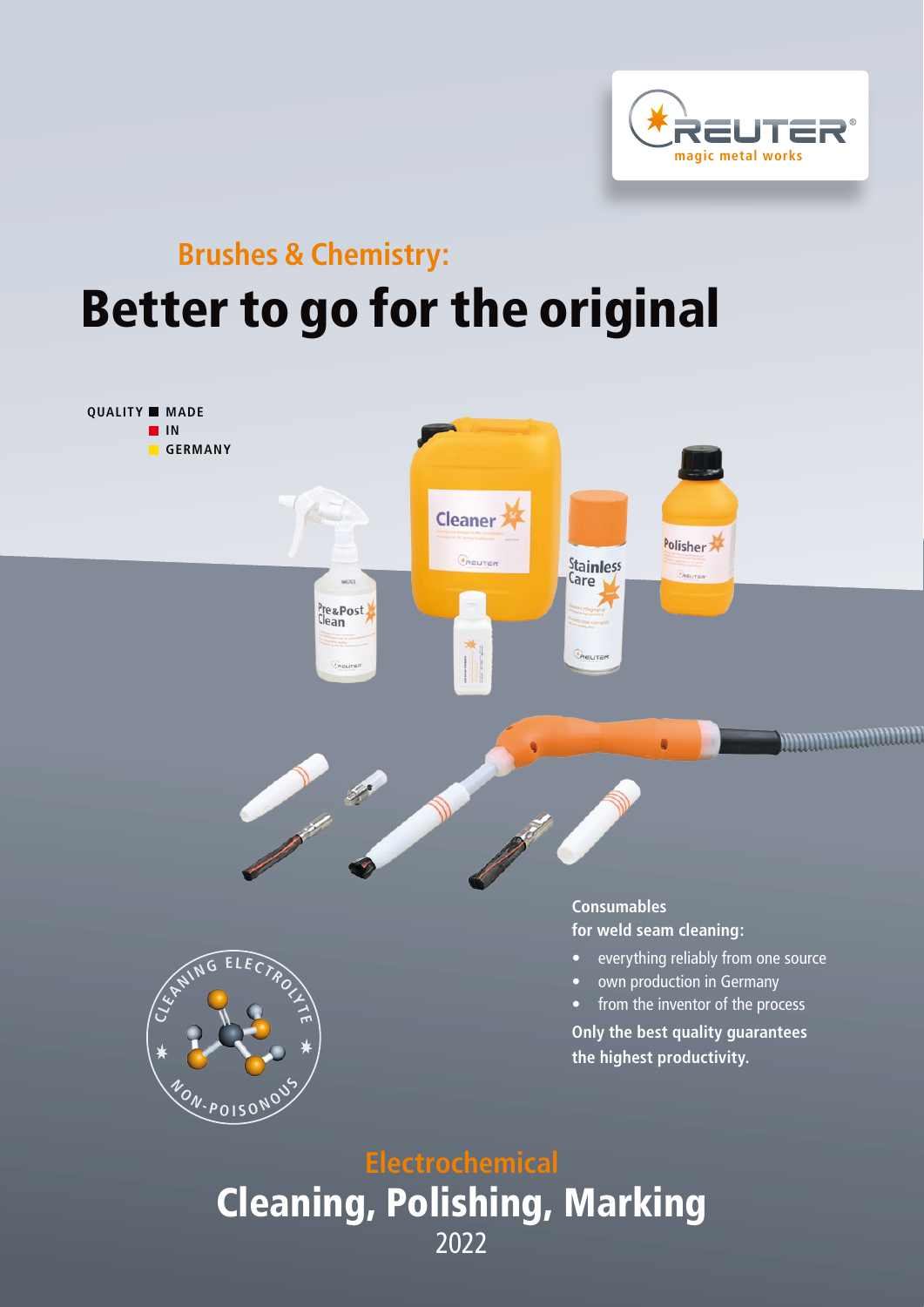# **Brushes & Chemistry:** The benchmark for quality



A matter of course for most metalworkers: cleaning weld seams with the practical carbon fibre brush. Fast, clean, non-toxic. Hard to believe that this intelligent technology has only been on the market for a good 10 years. And who invented it? That's right: Reuter!

Since 2012, we have been producing all carbon fibre brushes and cleaning electrolytes ourselves. We were also the first to bring the practical sliding sleeve made of Teflon onto the market. In 2019, our Performance Brush set new standards in user-friendliness and cost-efficiency. And since 2020, AutoFeed, the first fully automatic electrolyte feed, has revolutionised the process.





**videos**

### **Carbon fibre brushes from Reuter**

mmmmm

are characterised by permanent acid resistance, robust durability and maximum conductivity. The brush bodies made of high-alloy stainless steel are corrosion-resistant and prevent contact problems due to oxidation. Handles and sleeves made of Teflon easily withstand process-related temperatures of 200° C. Up to 2 million carbon fibres smoothly adapt to the workpiece.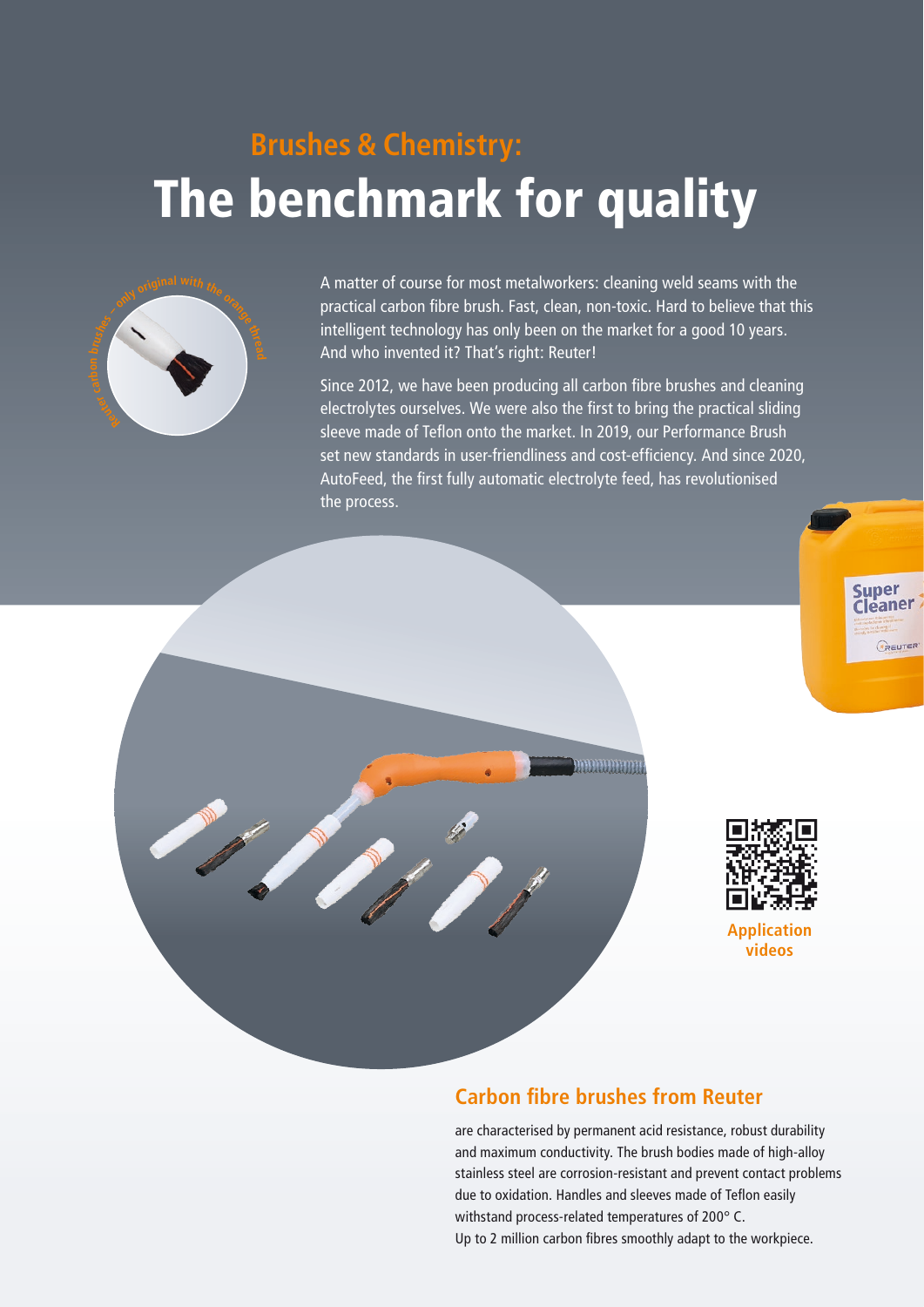

With the Reuter electrolytes you clean and polish super fast in one step. The surface is then protected against corrosion. Immediately. The high processing speed is not least due to the formula: We use only high-quality natural mineral acid – and do without cheap additives such as stabilisers, sulphuric acid or tensides. Our mineral acid is guaranteed non-toxic and, among other things, approved as food additive E338 – for cola drinks, for example.

All Reuter electrolytes come in super-tight bottles and canisters with UN hazardous goods approval: indestructible, in chic Reuter orange.



### **Cleaning agent for pre- and post-treatment**

The **Pre&Post Clean** is a light-weight, non-flammable cleaner that does not require labelling. It is suitable for degreasing BEFORE welding; AFTER weld cleaning, it cleans and neutralises the surface and prevents the formation of white spots.



Our **StainlessCare** is the perfect stainless steel cleaner for treatment AFTER electrochemical cleaning. The light cleaning effect does not attack the fresh passivation, produces an even light shine, has an antistatic effect and protects against fingerprints.





White stains after electrochemical cleaning are avoidable, but if they do occur, our two specialists can help: **SFC** and **AbrasiveCleaner.** The SFC chemically causes a slight abrasion, the AbrasiveCleaner works chemically and mechanically. The liquids are applied with a cloth or cleaning pad and then rinsed thoroughly with water.